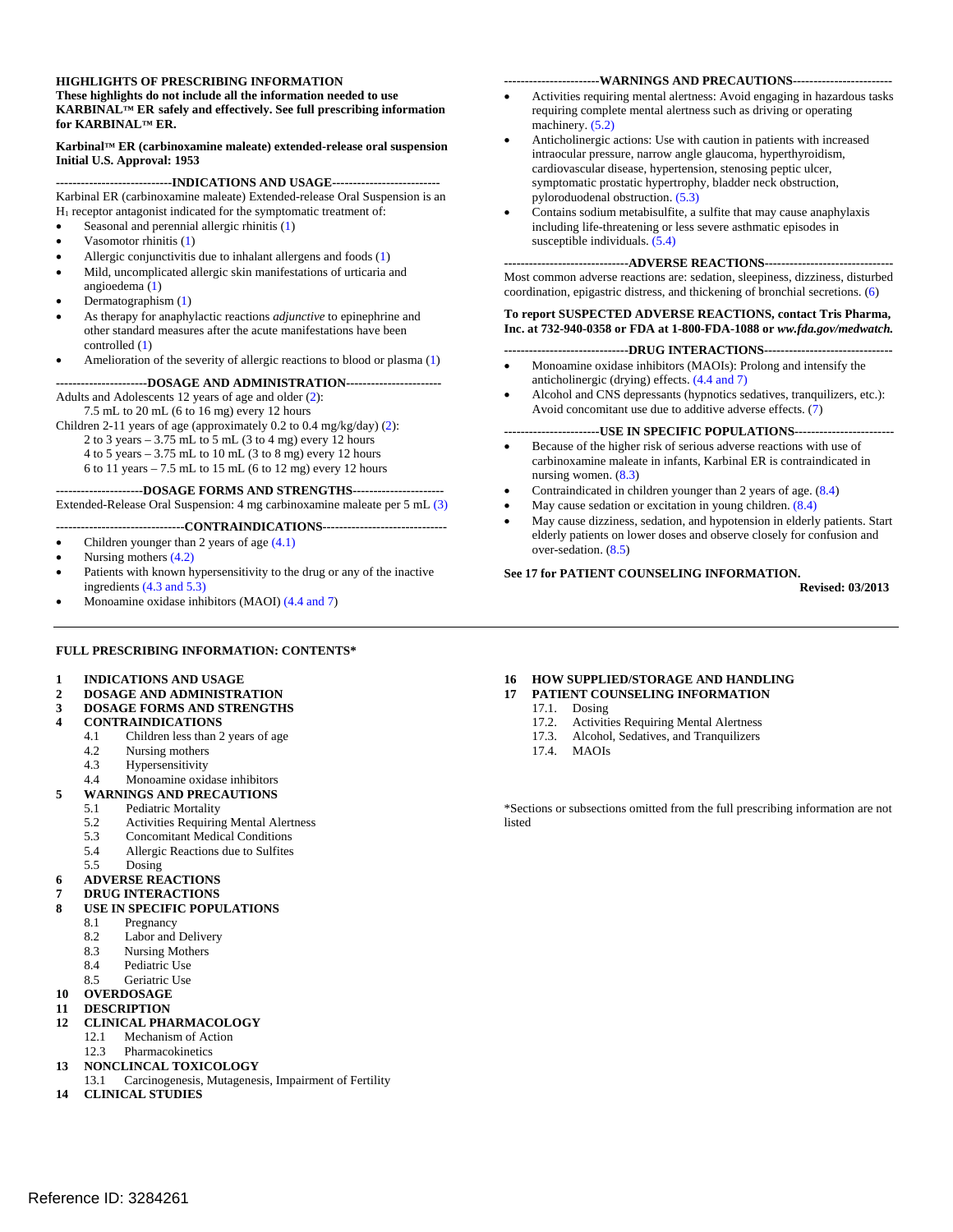# **FULL PRESCRIBING INFORMATION**

#### **1 INDICATIONS AND USAGE**

Karbinal ER Extended-release Oral Suspension is an  $H_1$  receptor antagonist indicated for the symptomatic treatment of:

**\_\_\_\_\_\_\_\_\_\_\_\_\_\_\_\_\_\_\_\_\_\_\_\_\_\_\_\_\_\_\_\_\_\_\_\_\_\_\_\_\_\_\_\_\_\_\_\_\_\_\_\_\_\_\_\_\_\_\_\_\_\_\_\_\_\_\_\_\_\_\_\_\_\_\_\_\_\_\_\_\_\_\_\_\_\_\_\_\_\_** 

- Seasonal and perennial allergic rhinitis
- Vasomotor rhinitis
- Allergic conjunctivitis due to inhalant allergens and foods
- Mild, uncomplicated allergic skin manifestations of urticaria and angioedema
- Dermatographism
- As therapy for anaphylactic reactions *adjunctive* to epinephrine and other standard measures after the acute manifestations have been controlled
- Amelioration of the severity of allergic reactions to blood or plasma

### **2 DOSAGE AND ADMINISTRATION**

The dosage of Karbinal ER should be individualized based on the severity of the condition and the response of the patient. Start with lower doses and increase as needed and tolerated.

Administer Karbinal ER by the oral route only. Measure Karbinal ER with an accurate milliliter measuring device. A household teaspoon is not an accurate measuring device and could lead to overdosage. A pharmacist can provide an appropriate measuring device and can provide instructions for measuring the correct dose. [*see Warnings and Precautions (5.5)*]

Adults and Adolescents 12 years of age and older:

7.5 mL to 20 mL (6 to 16 mg) every 12 hours

Children 2 to 11 years of age (approximately 0.2 to 0.4 mg/kg/day):

2 to 3 years: 3.75 mL to 5 mL (3 to 4 mg) every 12 hours

4 to 5 years: 3.75 mL to 10 mL (3 to 8 mg) every 12 hours

6 to 11 years: 7.5 mL to 15 mL (6 to 12 mg) every 12 hours

### **3 DOSAGE FORMS AND STRENGTHS**

Extended-release oral suspension containing 4 mg carbinoxamine maleate per 5 mL

### **4 CONTRAINDICATIONS**

### **4.1 Children less than 2 years of age**

Karbinal ER is contraindicated in children younger than 2 years of age because deaths have been reported in this age group [*see Warnings and Precautions (5.1)*].

### **4.2 Nursing Mothers**

Karbinal ER is contraindicated in nursing mothers because of the risk of mortality in infants given carbinoxamine-containing products [*see Use in Specific Populations (8.3)*].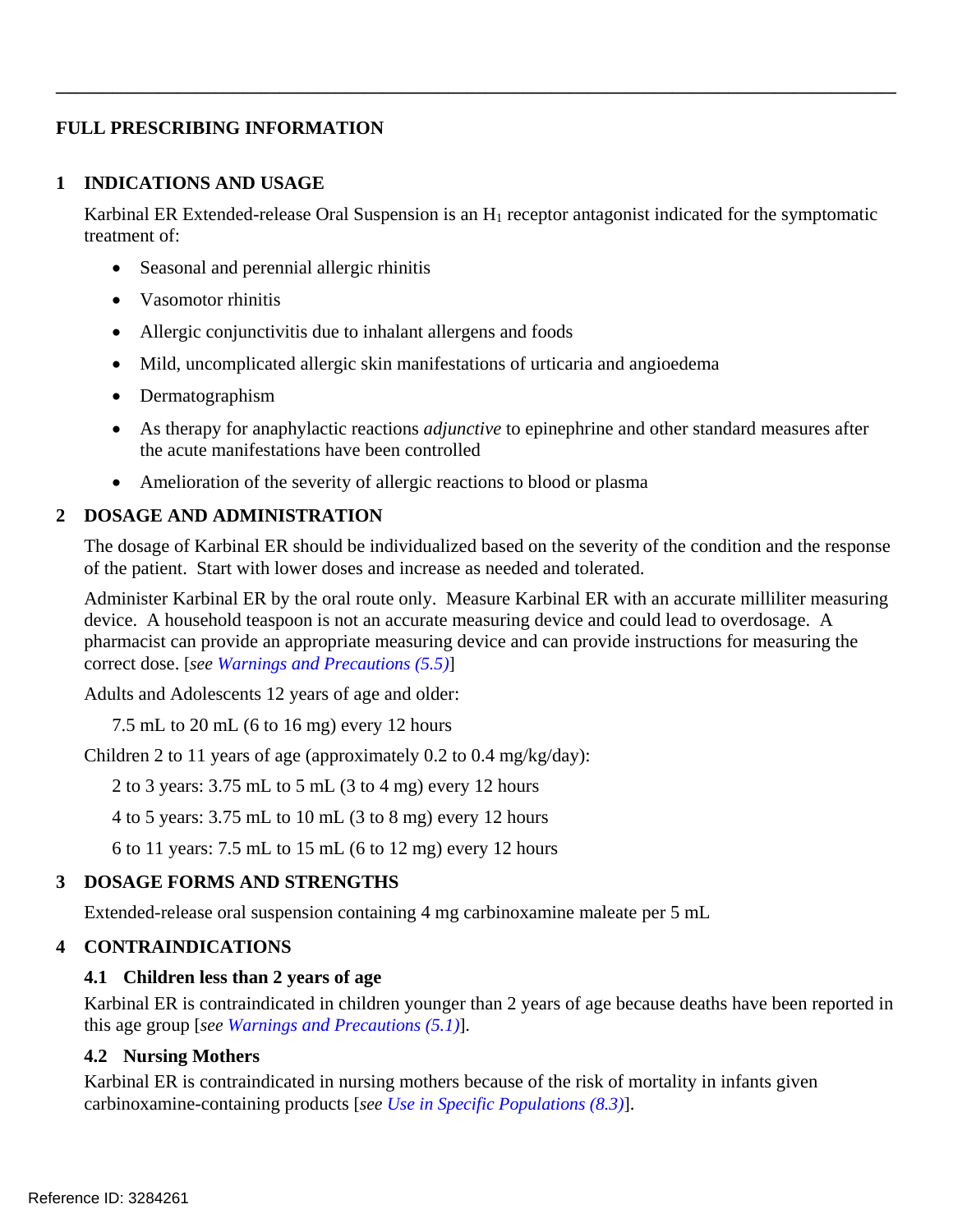# **4.3 Hypersensitivity**

Karbinal ER is contraindicated in patients who are hypersensitive to carbinoxamine maleate or any of the inactive ingredients in Karbinal ER [*see Warnings and Precautions (5.4)*].

# **4.4 Monoamine oxidase inhibitors**

Karbinal ER is contraindicated in patients who are taking monoamine oxidase inhibitors (MAOI) [*see Drug Interactions (7)*].

# **5 WARNINGS AND PRECAUTIONS**

# **5.1 Pediatric Mortality**

Deaths have been reported in children less than 2 years of age who were taking carbinoxamine-containing drug products; therefore, Karbinal ER is contraindicated in children younger than 2 years of age.

# **5.2 Activities Requiring Mental Alertness**

Karbinal ER may produce marked drowsiness and impair the mental or physical abilities required for the performance of potentially hazardous tasks such as driving a car or operating machinery. Advise patients to avoid engaging in hazardous tasks requiring mental alertness and motor coordination after ingestion of Karbinal ER. Avoid concurrent use of Karbinal ER with alcohol or other central nervous system depressants because additional impairment of central nervous system performance may occur.

## **5.3 Concomitant Medical Conditions**

Karbinal ER has anticholinergic (atropine-like) properties and, therefore, should be used with caution in patients with: increased intraocular pressure, narrow angle glaucoma, hyperthyroidism, cardiovascular disease, hypertension, stenosing peptic ulcer, symptomatic prostatic hypertrophy, bladder neck obstruction, or pyloroduodenal obstruction.

### **5.4 Allergic Reactions due to Sulfites**

Karbinal ER contains sodium metabisulfite, a sulfite that may cause allergic-type reactions, including anaphylaxis and life-threatening or less severe asthmatic episodes, in susceptible individuals. The overall prevalence of sulfite sensitivity in the general population is unknown and probably low. Sulfite sensitivity is seen more frequently in asthmatic than in nonasthmatic individuals.

### **5.5 Dosing**

Advise patients to measure Karbinal ER with an accurate milliliter measuring device. A household teaspoon is not an accurate measuring device and could lead to overdosage. A pharmacist can recommend an appropriate measuring device and can provide instructions for measuring the correct dose.

# **6 ADVERSE REACTIONS**

Use of Karbinal ER may result in decreased mental alertness with impaired mental or physical abilities [*see Warnings and Precautions (5.2)*]*.*

The most frequent adverse reactions include: sedation, sleepiness, dizziness, disturbed coordination, epigastic distress, and thickening of bronchial secretions. In clinical use, younger children and older adults may be particularly sensitive to adverse reactions [*see Pediatric Use (8.4) and Geriatric Use (8.5)*].

The following adverse reactions, listed by body system, have been identified in case reports and during the use of carbinoxamine in observational studies. Because these reactions are reported voluntarily from a population of uncertain size, it is not always possible to reliably estimate their frequency or establish a causal relationship to drug exposure.

Body as a Whole: Urticaria, drug rash, anaphylactic shock, photosensitivity, excessive perspiration, chills, dryness of mouth, nose and throat.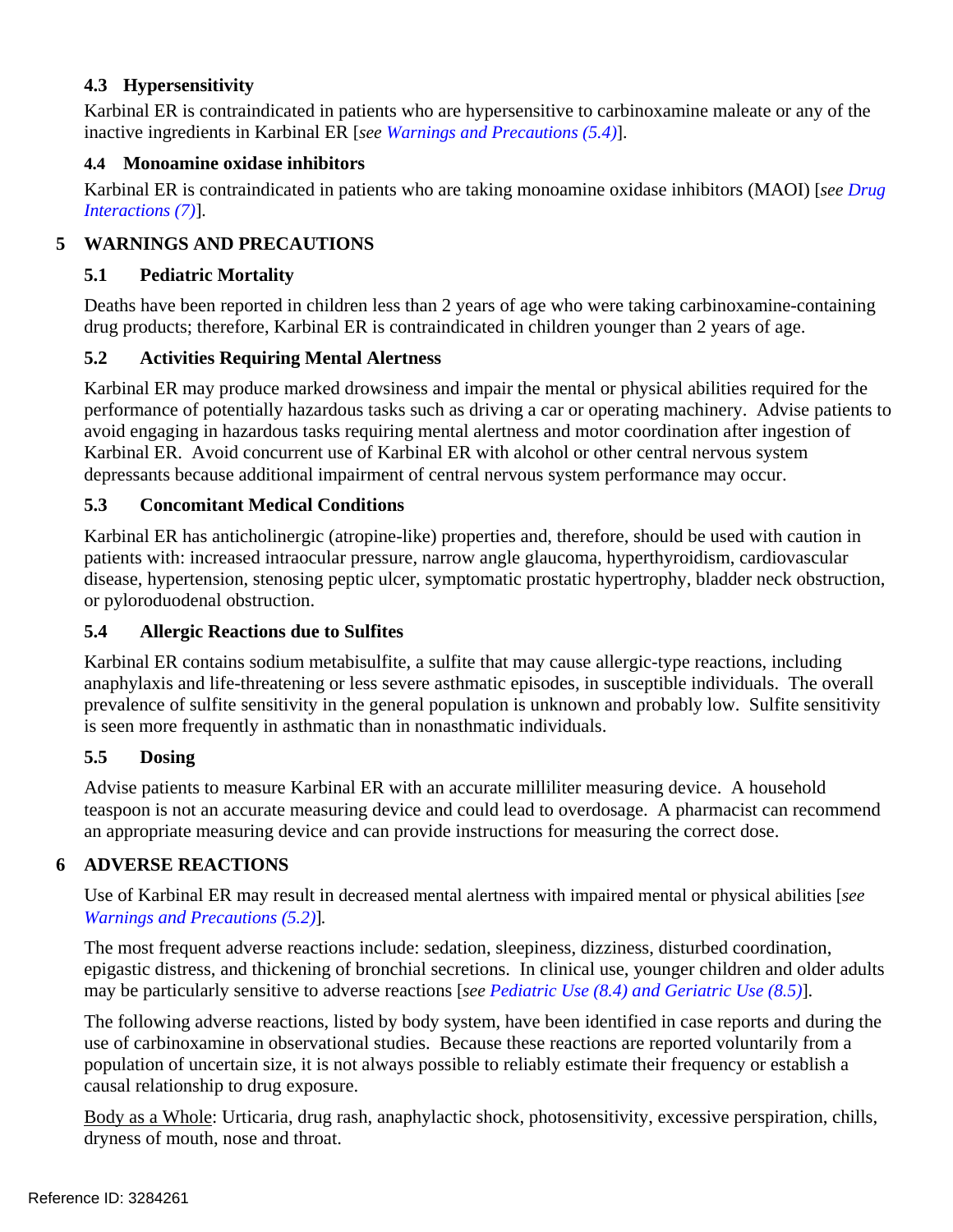Cardiovascular: Hypotension, headache, palpitations, tachycardia, extrasystoles.

Central Nervous System: Fatigue, confusion, restlessness, excitation, nervousness, tremor, irritability, insomia, euphoria, paresthesia, blurred vision, diplopia, vertigo, tinnitus, acute labyrinthitis, hysteria, neuritis, convulsions.

Gastrointestinal: Anorexia, nausea, vomiting, diarrhea, constipation.

Hematologic: Hemolytic anemia, thrombocytopenia, agranulocytosis.

Laboratory: Increase in uric acid levels.

Respiratory: Tightness of chest and wheezing, nasal stuffiness.

Urogenital: Urinary frequency, difficult urination, urinary retention, early menses.

# **7 DRUG INTERACTIONS**

Use of Karbinal ER is contraindicated in patients who are taking monoamine oxidase inhibitors (MAOIs), which prolong and intensify the anticholinergic (drying) effects of antihistamines.

Avoid use of Karbinal ER with alcohol and other CNS depressants (hypnotics sedatives, tranquilizers, etc.) due to additive effects.

# **8 USE IN SPECIFIC POPULATIONS**

# **8.1 Pregnancy**

Pregnancy Category C. Animal reproductive studies have not been conducted with carbinoxamine maleate. It is also not known whether Karbinal ER can cause fetal harm when administered to a pregnant woman or can affect reproductive capacity. Karbinal ER should be given to a pregnant woman only if clearly needed.

# **8.2 Labor and Delivery**

The effect of Karbinal ER on labor and delivery is not known.

# **8.3 Nursing Mothers**

Because of the risk of mortality in infants given carbinoxamine-containing drugs, use of Karbinal ER is contraindicated in nursing mothers.

# **8.4 Pediatric Use**

Deaths have been reported in children younger than 2 years of age who were taking carbinoxaminecontaining drug products. Therefore, Karbinal ER is contraindicated in children younger than 2 years of age and in nursing mothers. Carbinoxamine may diminish mental alertness or produce sedation in children. Paradoxical reactions with excitation are more likely in younger children.

# **8.5 Geriatric Use**

Karbinal ER may cause dizziness, hypotension, confusion, or over-sedation in the elderly. Start elderly patients on lower doses and observed closely.

# **10. OVERDOSAGE**

Overdosage with carbinoxamine may cause central nervous system depression or stimulation, hallucinations, convulsions, and death. Atropine-like signs and symptoms – dry mouth; fixed, dilated pupils; flushing; and gastrointestinal symptoms may also occur.

The treatment of overdosage consists of discontinuation of Karbinal ER and institution of symptomatic and supportive therapy. Vital signs (including respiration, pulse, blood pressure, and temperature) and EKG should be monitored. Induction of vomiting is not recommended. Activated charcoal should be given and gastric lavage should be considered after ingestion of a potentially life-threatening amount of drug. In the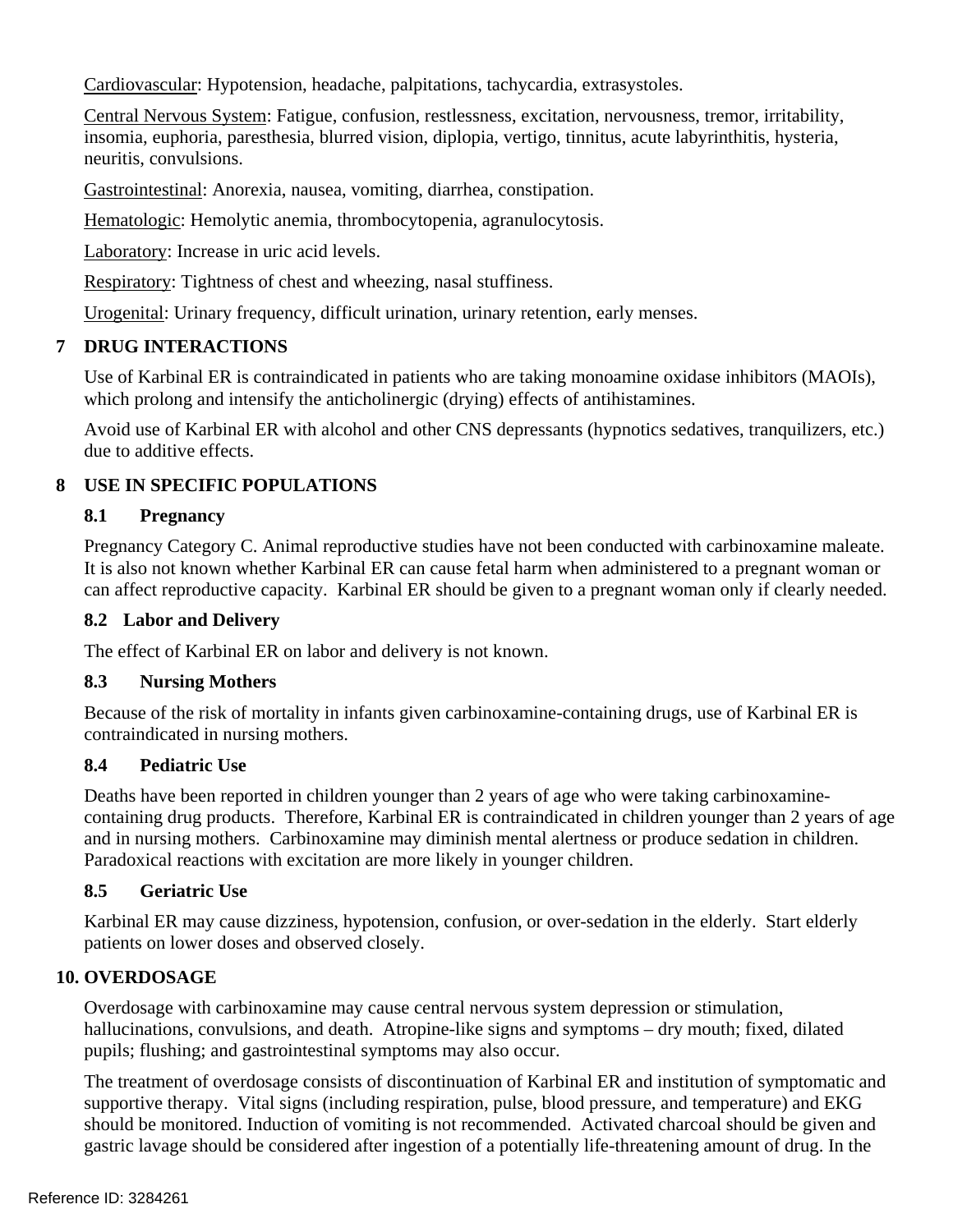presence of severe anticholinergic effects, physostigmine may be useful. Vasopressors may be used to treat hypotension.

## **11. DESCRIPTION**

Each 5 mL of Karbinal ER Extended-release Oral Suspension contains carbinoxamine complexed with polistirex equivalent to 4 mg carbinoxamine maleate and the following inactive ingredients: citric acid anhydrous, strawberry-banana flavor, glycerin, high fructose corn syrup, methylparaben, modified food starch, polysorbate 80, polyvinyl acetate, povidone, propylparaben, purified water, sodium metabisulfite, sodium polystyrene sulfonate, sucrose, triacetin, and xanthan gum.

Carbinoxamine maleate is freely soluble in water. The chemical name is 2-[(4-chlorophenyl)-2 pyridinylmethoxy]-*N*, *N*-dimethylethanamine (Z)-2-butenedioate (1:1), which has the following structure:



 $C_{16}H_{19}CIN_2O \cdot C_4H_4O_4$  MW = 406.86

The drug-polistirex complex is formed with the active ingredient (carbinoxamine maleate, USP) and sodium polystyrene sulfonate, USP, which has the following structure:



# **12. CLINICAL PHARMACOLOGY**

### **12.1. Mechanism of Action**

Carbinoxamine is an  $H_1$  receptor antagonist (antihistamine) that exhibits anticholinergic (drying) and sedative properties.

Antihistamines compete with histamine for receptor sites on effector cells.

### **12.3 Pharmacokinetics**

Karbinal ER after single-dose administration of 16 mg was bioequivalent to the reference carbinoxamine immediate-release oral solution after the administration of two doses of 8 mg six hours apart under fasting conditions. The carbinoxamine mean (SD) peak plasma concentration ( $C_{\text{max}}$ ) was 28.7 (5.3) ng/mL at 6.7 hours after Karbinal ER administration. The plasma half-life of carbinoxamine was 17.0 hours. There was no effect of food on the pharmacokinetic parameters.

Karbinal ER after multiple-dose administration of 16 mg every 12 hours for 8 days was bioequivalent to the reference carbinoxamine immediate-release oral solution after multiple-dose administration of 8 mg every 6 hours. The mean (SD) steady-state  $C_{\text{max}}$  was 72.9 (24.4) ng/mL at 5.6 hours after Karbinal ER administration. Carbinoxamine mean (SD) minimum plasma concentration at steady-state was 51.8 (20.3) ng/mL.

# **13. NONCLINCAL TOXICOLOGY**

# **13.1. Carcinogenesis, Mutagenesis, Impairment of Fertility**

No long-term studies in animals have been performed to determine the possible effects of carbinoxamine on carcinogenesis, mutagenesis, and fertility.